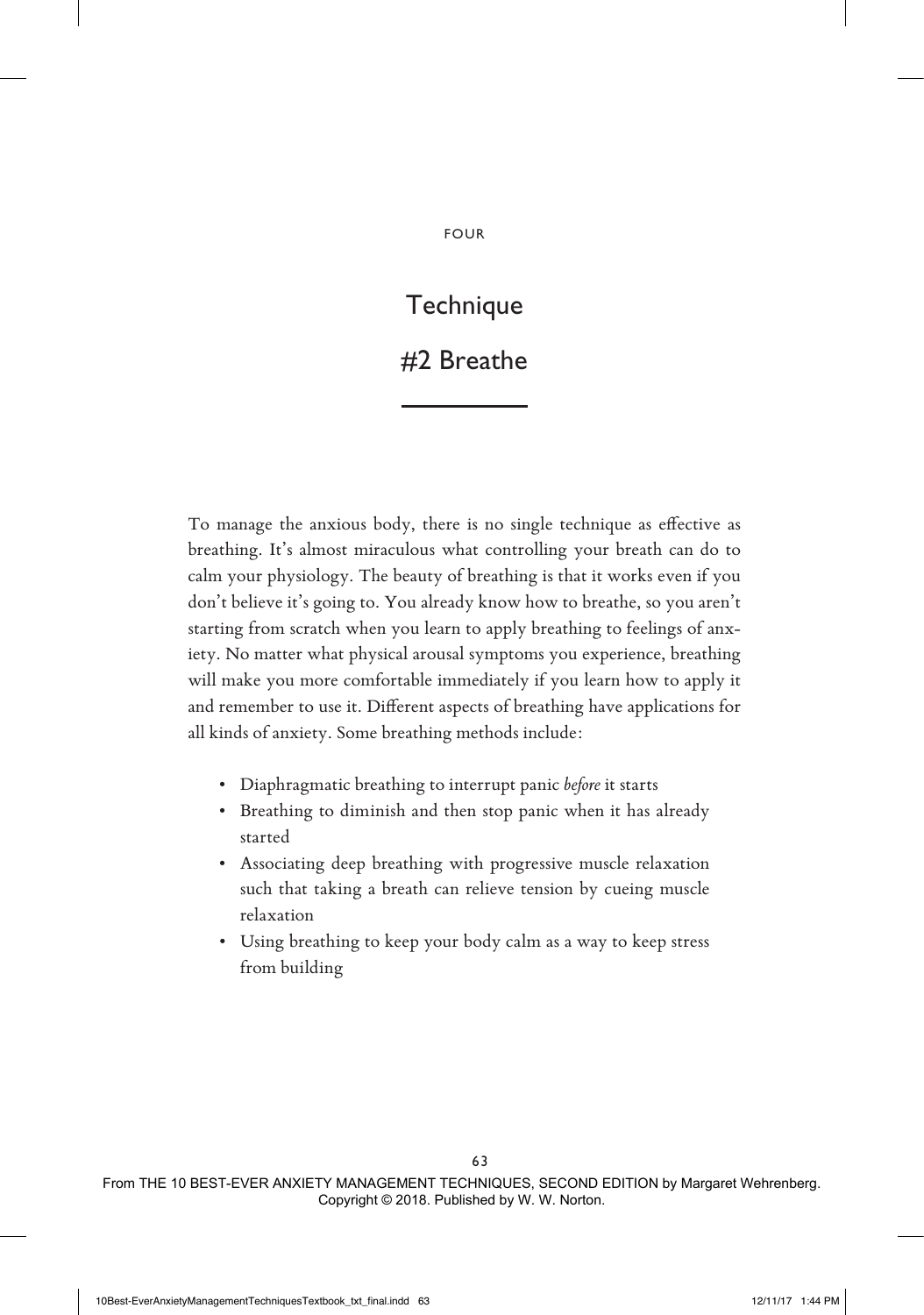### PRACTICING DIAPHRAGMATIC BREATHING

Try this before you read any further: take a nice deep breath and slowly release it. If you tried it, you just demonstrated how diaphragmatic breathing works its magic. You made an executive decision in the prefrontal cortex (PFC) of your brain to breathe, and the cortex sent instructions to the parts of your brain that would make sure the breathing was carried out by all the muscles and organs necessary to execute a breath. In your medulla, a primitive part of your brain, respiration and heart rate are constantly directed and monitored without any conscious effort on your part. But you can, by making a conscious decision, change the rate of that respiration. This starts parasympathetic activity, which stops sympathetic arousal by stimulating the vagus nerve that initiates activity in that part of the autonomic nervous system. If you keep up the breathing, your panic symptoms will subside.

The optimal rate of diaphragmatic breathing depends on your individual lung capacity. Most people normally take around five breaths per minute, but being faster or slower doesn't affect how effective this method is. The difference between the inbreath and the outbreath is the key. The optimal ratio is 1:2. That means that when you breathe slowly in, you should exhale twice as long. When you use apps, as I suggest later, the best ones demonstrate this ratio.

Diaphragmatic breathing is the most reliable way to stop a panic attack once it has begun. It's the only thing you can do as an act of will, even without believing it can work. Breathing changes your physiology immediately. When the body is tense, breathing is affected even before panic starts. But in panic, breathing gets shallow and rapid instantly and often without warning, and can change into gulps or gasps. This rapid breathing can become hyperventilation, which causes dizziness. Diaphragmatic breathing is the counter to hyperventilation.

Getting ready to start, carefully observe your breathing. Write down these observations so they don't get lost. Answer these questions: Is your breathing pace regular on inhaling and exhaling? Do you pause in your breathing? When? Do you feel short of breath or rushed? Can you tell if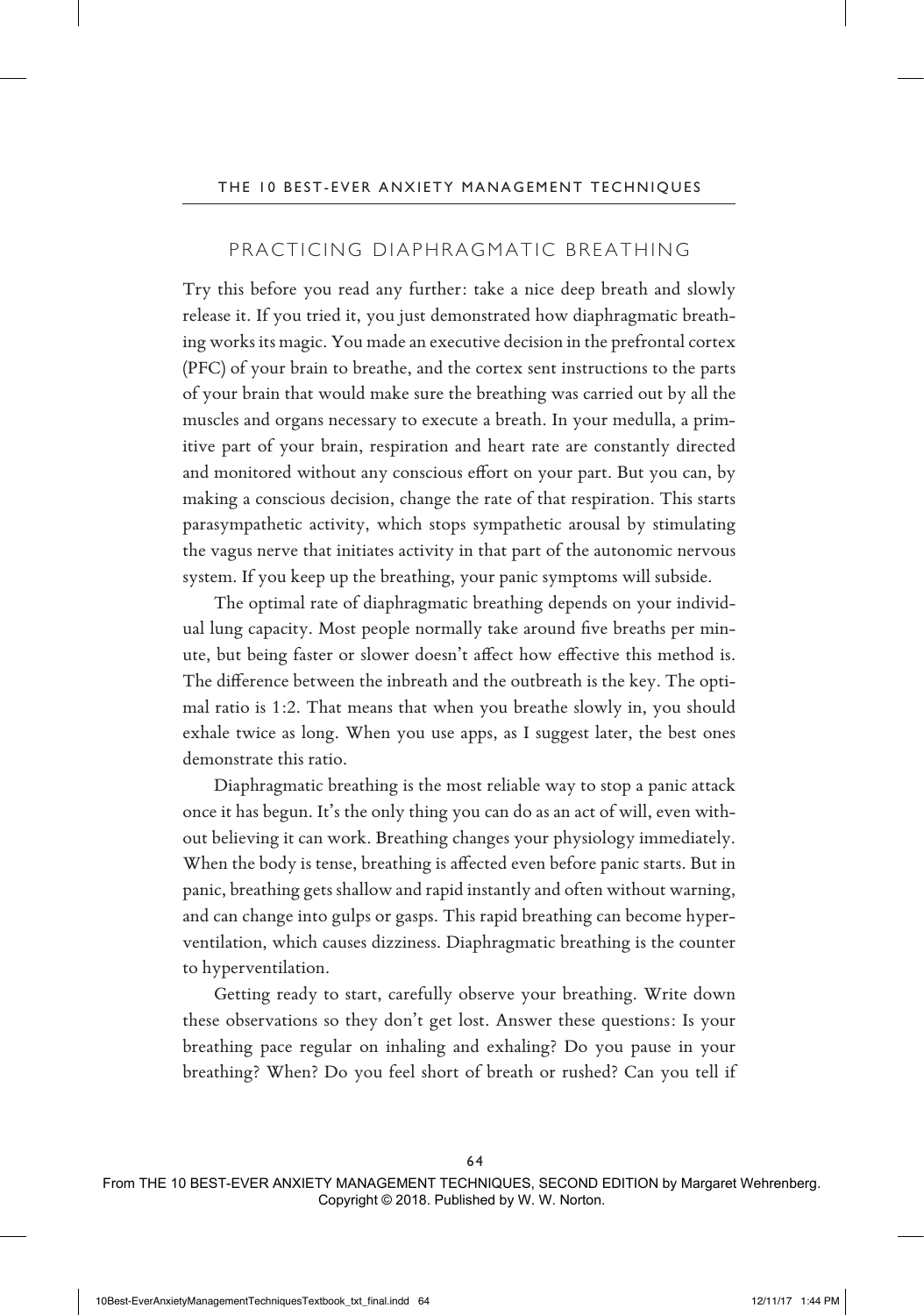you're filling your lungs or breathing into your chest only? What do you notice?

The next time you're under pressure, set aside a part of your attention to observe how your breathing changes when you're tense. If you have to speak at a meeting and that makes you nervous, notice your breathing. If you're having a disagreement, note how you breathe. Even if you are feeling time pressure, take a moment to feel your breathing. It may surprise you to find that you haven't been filling your lungs or that you've been holding your breath when you inhale.

Make a chart, such as the one shown in Figure 4.1, to observe your breathing. Put a check mark next to all of the items that apply and add a note if you find any other observations about your breathing.

Breathing can be done anywhere, anytime. Whether you are tense at work or at home, whether in public or in private, you can breathe without being obvious. If you practice this breathing rigorously, you will be able to use it for panic attacks right away. You will immediately notice a reduction in the length of a panic attack. Over a period of a few weeks, if you are successfully diminishing the impact of any panic attacks that arise, you will see a decrease in the frequency of the panic. Stopping panic in its tracks calms the basal ganglia and causes them to trigger panic less often.

Practice the first time by lying down or standing—after that, you can breathe anywhere without anyone noticing. Be aware that the goal is not to change the way you breathe as you go about your daily activities, but rather to consciously change the way you breathe when you begin to feel panic coming on.

- 1. Lie down flat on your back or stand in a relaxed manner, feet slightly apart, knees loose. This is so you can sense the movement in your abdomen, which should move out when you inhale and pull in when you exhale.
- 2. Rest your hand on your abdomen. This will help you notice whether you're breathing deeply enough and whether your chest is tight.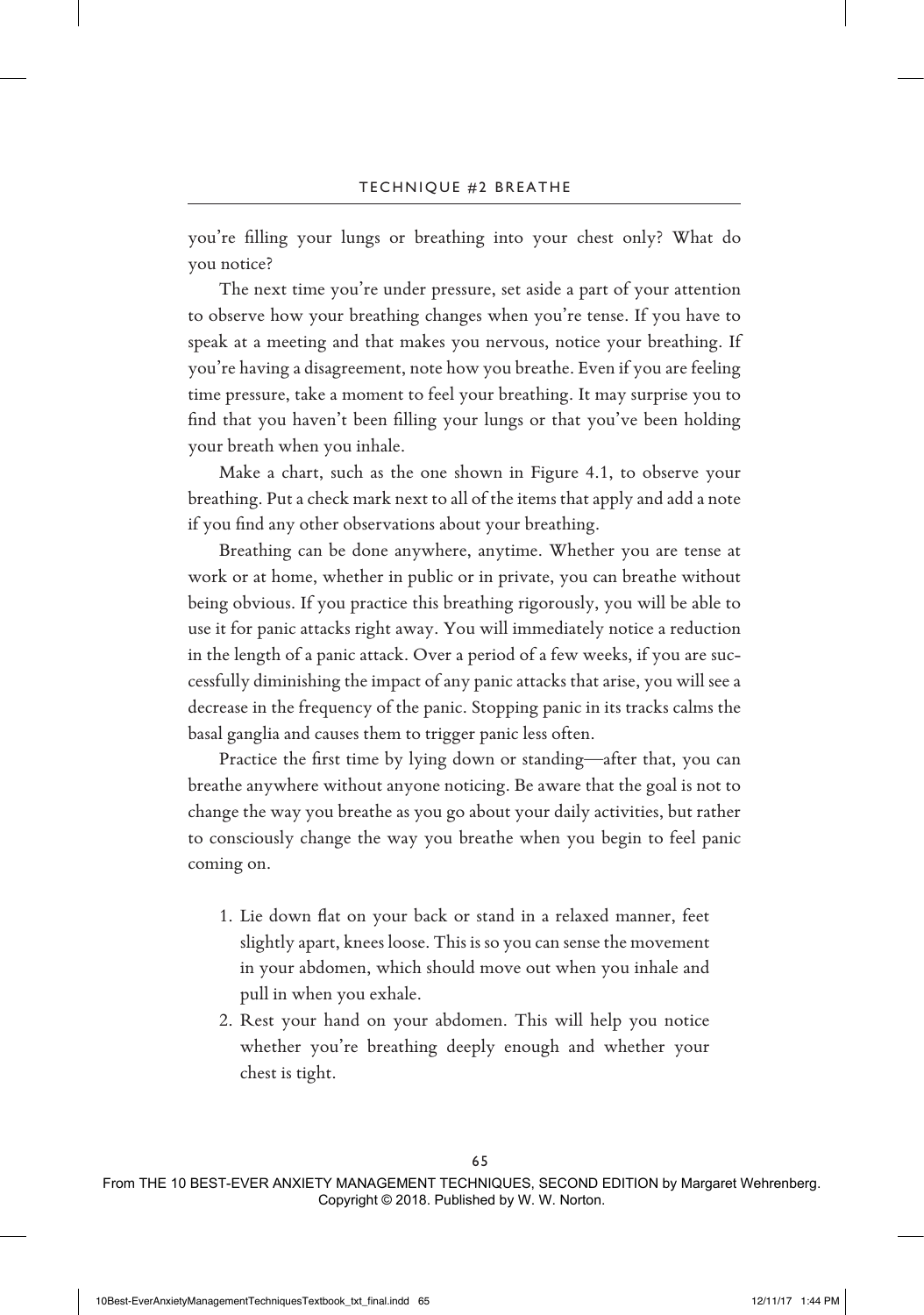#### THE 10 BEST-EVER ANXIETY MANAGEMENT TECHNIQUES

| Short or impeded intake<br>Notes: | Even, but fast<br>Notes:   |
|-----------------------------------|----------------------------|
| Gasping<br>Notes:                 | Relaxed<br>Notes:          |
| Long in, short out<br>Notes:      | Holding breath<br>Notes:   |
| Shallow<br>Notes:                 | Panting<br>Notes:          |
| Gulping<br>Notes:                 | Hyperventilating<br>Notes: |

**Figure 4.1** Breathing Observations Checklist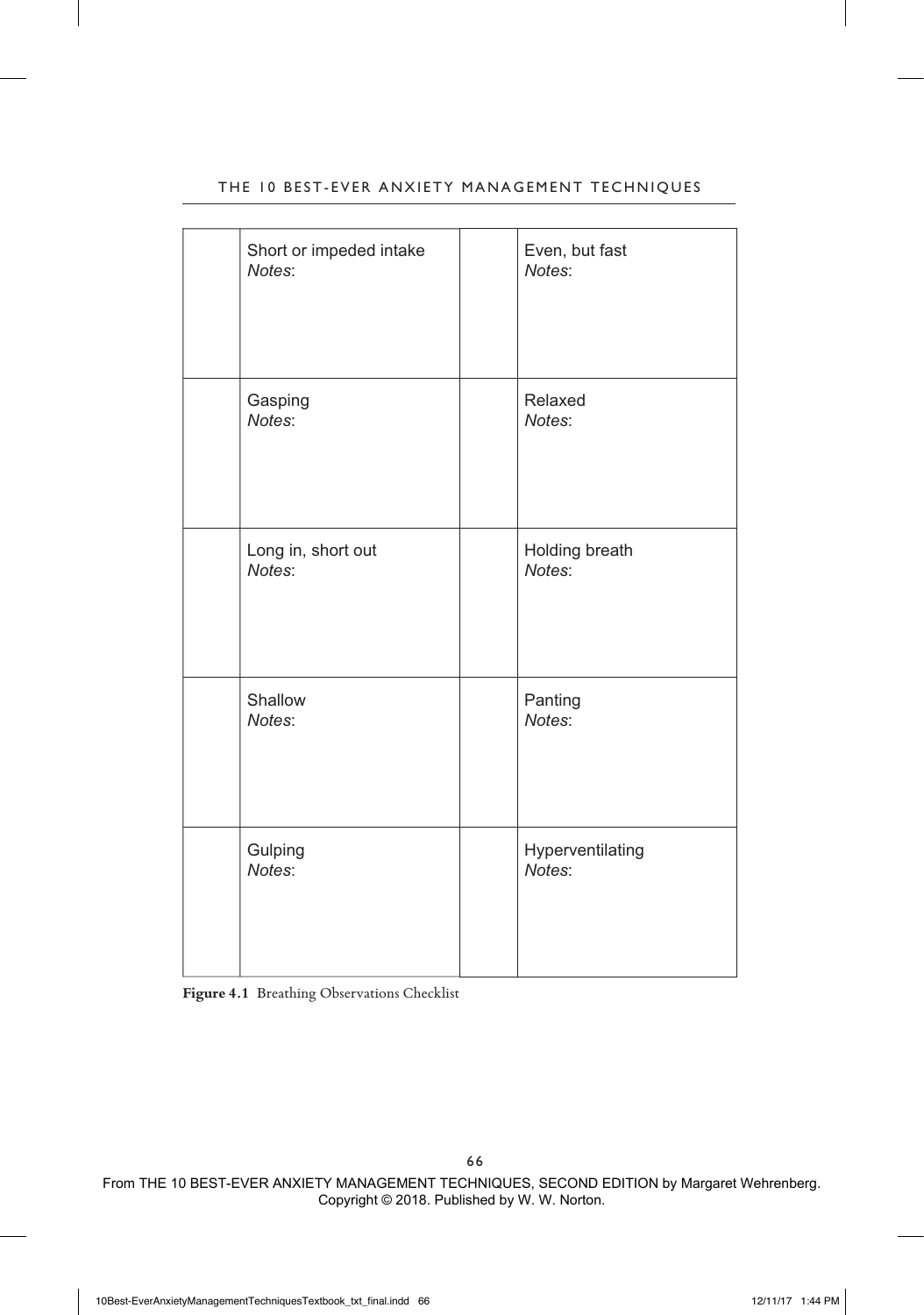- 3. Next, exhale the air in your lungs so you are completely empty to start the practice.
- 4. Breathe in through your nose. Inhaling must be done evenly, as if you could fill your lungs from bottom to top in equal, even amounts. One way to imagine this is to think about a balloon filling up with water when you attach it to a faucet. The bottom fills and widens first and then the water expands the upper portion. Form an image of your breath filling a balloon in your abdomen, becoming heavy and warm as you inhale. It will help you to breathe evenly if you find a pace that allows you to measure your breathing in and out. Count until you feel exactly full (e.g., a slow one, two, three, four) to help you get a measured, even breath. Chances are you will take between three and six counts to fill your lungs with smooth inhalations. If you don't like the idea of counting, breathe while thinking a sentence with an even rhythm, such as, "I am steadily filling my lungs with air. I am emptying my lungs slowly and evenly." Fill up evenly, no gulps or gasps, so that you reach the top of your imagined balloon just in time to release the breath at the same even, measured pace.
- 5. Exhale evenly, taking twice as long as you did to inhale, until your lungs feel empty. The pace of exhaling should be slow and steady. Imagine you're blowing at the flame of a candle enough to move it but not blow it out. Your body needs time to exchange the oxygen and carbon dioxide or you can get dizzy—a sign that you are trying to eliminate, not encourage!
- 6. If you are uncomfortable or feel pressured to push air out while you are exhaling, stop the exhale at a comfortable point and simply pause for two counts before you start to inhale again. (Just try to make the exhale longer than the inhale before you pause.)
- 7. Practice! Diaphragmatic breathing is for you to use to calm down a panic attack. Most people who panic immediately forget their panic control measures unless they've practiced them. It's essential to use diaphragmatic breathing the moment you sense a panic